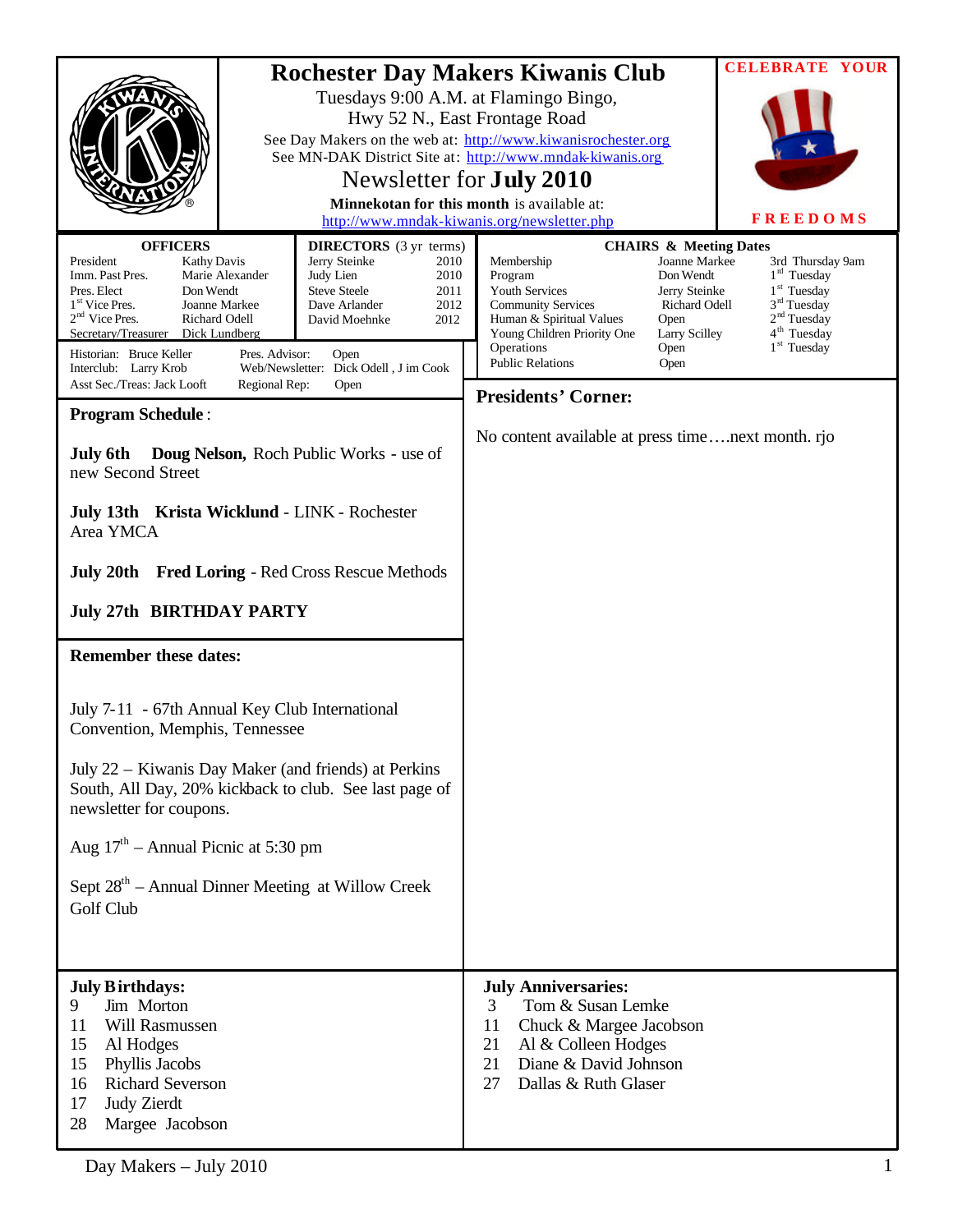| <b>Secretary/Treasurer's Report - May'10</b>                                                                                                                                                                                                    | <b>Heard On The Street in 1955:</b>                                                                                                                                                                                                                                                    |  |  |
|-------------------------------------------------------------------------------------------------------------------------------------------------------------------------------------------------------------------------------------------------|----------------------------------------------------------------------------------------------------------------------------------------------------------------------------------------------------------------------------------------------------------------------------------------|--|--|
| <b>Bank Balance 5/31/10:</b><br>\$13,258.83<br><b>Administrative Account:</b><br>\$11,363.62<br><b>Service Account:</b><br>511.24                                                                                                               | T'll tell you one thing, if things keep going the way they are, it's<br>going to be impossible to buy a week's groceries for \$10.00.                                                                                                                                                  |  |  |
| Hockey/YCPO:<br>\$<br>1,146.60<br>\$<br>237.37<br><b>Bike Repair:</b>                                                                                                                                                                           | 'Have you seen the new cars coming out next year? It won't<br>be long before \$1, 000.00 will only buy a used one.                                                                                                                                                                     |  |  |
| $\mathcal{S}$<br><b>Key Club</b><br>0.00<br>Day Makers on leave: Judy Lien, Frank Nichols                                                                                                                                                       | 'Did you hear the post office is thinking about charging 7 cents<br>just to mail a letter.                                                                                                                                                                                             |  |  |
| May Service Hour Statistics: 737 hours by 51<br>members, 59% Participation.                                                                                                                                                                     | 'If they raise the minimum wage to \$1.00, nobody will be able to<br>hire outside help at the store.                                                                                                                                                                                   |  |  |
| June 8, 2010 Board Meeting Highlights:                                                                                                                                                                                                          | 'When I first started driving, who would have thought gas would<br>someday cost 25 cents a gallon.                                                                                                                                                                                     |  |  |
| Our Public Library Project will now be coordinated by<br>Jim Morton.                                                                                                                                                                            | 'It's too bad things are so tough nowadays. I see where a few<br>married women are having to work to make ends meet.                                                                                                                                                                   |  |  |
| The Minnesota/Dakotas District Convention will be<br>August 13-15 in Fargo, ND. The following members                                                                                                                                           | 'I'm afraid the Volkswagen car is going to open the door to a<br>whole lot of foreign business.                                                                                                                                                                                        |  |  |
| plan to attend: Kathy Davis, Roger Olson, Chuck<br>Jacobson, Margee Jacobson, Don Wendt, Sally Wendt,<br>Jack Zierdt, Judy Zierdt. The board selected Don Wendt,                                                                                | The drive-in restaurant is convenient in nice weather, but I<br>seriously doubt they will ever catch on.                                                                                                                                                                               |  |  |
| Sally Wendt, and Kathy Davis as our clubs delegates,<br>and Margee Jaconson and Judy Zierdt as our clubs                                                                                                                                        | 'No one can afford to be sick anymore, at \$15.00 a day in the<br>hospital, it's too rich for my blood.'                                                                                                                                                                               |  |  |
| alternate delegates.                                                                                                                                                                                                                            | 'If they think I'll pay 30 cents for a haircut, forget it.'                                                                                                                                                                                                                            |  |  |
| Tuesday July 27 <sup>th</sup> has been set as our clubs sixteenth<br>birthday party during our regular meeting time and at our<br>usual meeting place.                                                                                          | ELIMINATE.                                                                                                                                                                                                                                                                             |  |  |
| Tuesday August $17th$ at 5:30 pm has been set as the date<br>and time for our annual club picnic. There will be no<br>regular morning meeting that day. We are hoping to<br>have it at Quarry Hill Park again this year.                        | Kiwanis and UNICEF joined forces to tackle iodine<br>deficiency disorders (IDD), achieving one of the<br>most significant public health successes of the 20 <sup>th</sup><br>century. Now we are attacking a disease that kills<br>over 60,000 babies and another 30,000 mothers every |  |  |
| Our club's annual banquet and installation of officers<br>will be held on Tuesday September 28 <sup>th</sup> at Willow Creek<br>Golf Club. There will be no morning meeting on that<br>day.                                                     | year. That is MNT (Maternal and Neonatal Tetanus) a<br>disease that kills one baby every nine minutes<br>worldwide.                                                                                                                                                                    |  |  |
| The nominating committee has selected Diane Johnson<br>and Richard Vreeze to three year terms on the board of<br>directors, and Larry Segar as second Vice President all<br>starting on October 1, 2010.<br>(Continued on page $3\rightarrow$ ) | The disease can be attacked in 2 ways, clean birthing<br>methods and a vaccine that costs 60 cents for each of<br>3 vaccinations. As a by-product, it is expected that<br>better health care will be provided to thousands of<br>poor and neglected families in extreme rural areas in |  |  |
| <b>Kiwanis Mission Statement:</b>                                                                                                                                                                                                               | 40 countries                                                                                                                                                                                                                                                                           |  |  |
| Kiwanis is a global organization of volunteers                                                                                                                                                                                                  | You can expect to hear more of this project as more<br>plans are put in place to achieve the goals.                                                                                                                                                                                    |  |  |
| dedicated to changing the world one child and<br>one community at a time.                                                                                                                                                                       | Don Wendt                                                                                                                                                                                                                                                                              |  |  |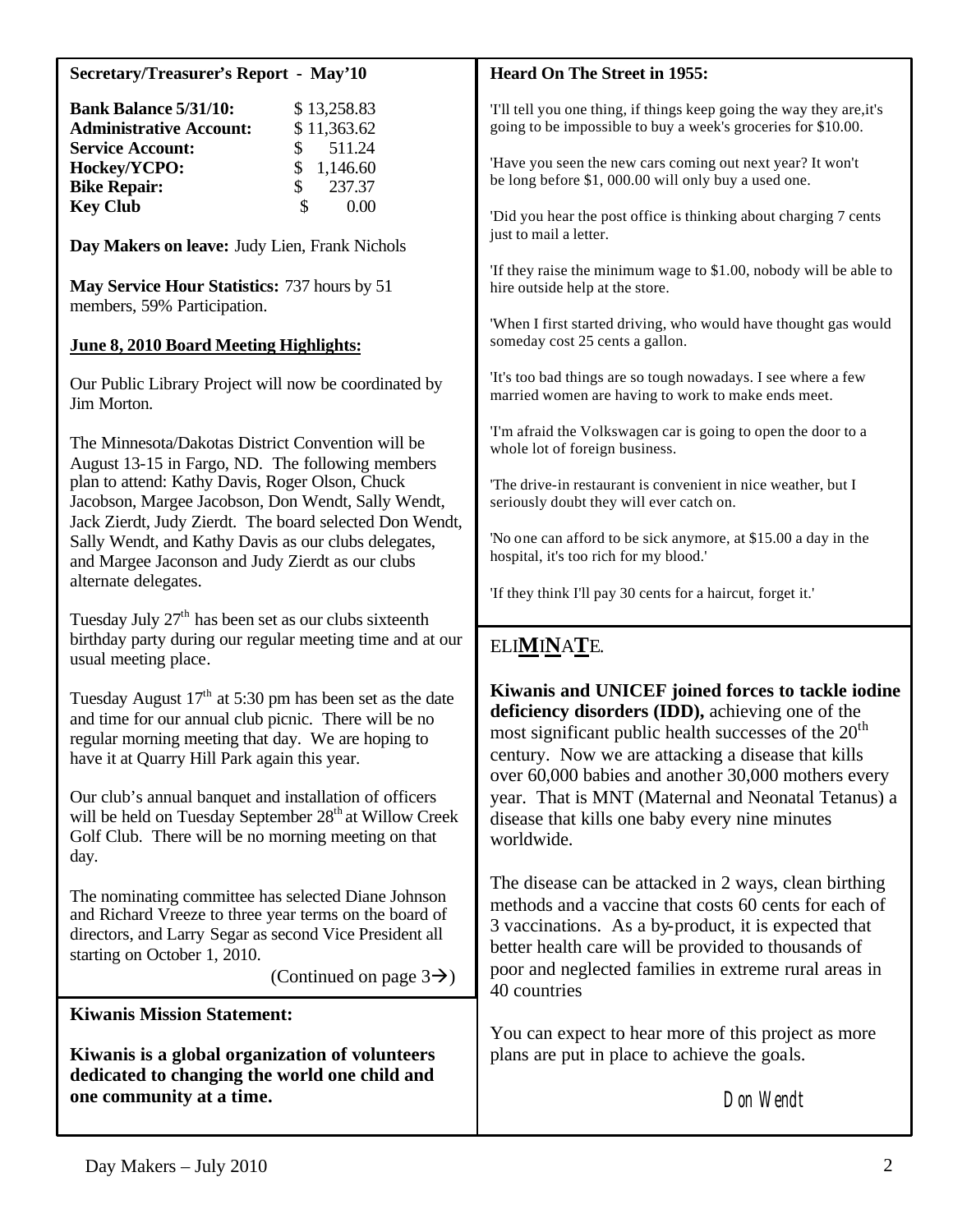#### **Secretary/Treasurer's Report** (Cont.from page 2)

We now need to open nominations from the floor and vote at a regular club meeting.

Our club needs a member to represent us on the city wide Christmas Anonymous project.

## **COMMITTEE REPORTS**

**Membership-** Need three new members by September  $30^{\text{th}}$ .

**Program-** Programs are scheduled through July.

**Public Relations-** President Kathy is working with the other Rochester clubs to develop a publicity plan.

**Human & Spiritual Values-** We need a member to send cards at the appropriate times.

**Youth Services-** The committee is hibernating for the summer. There was a discussion on Key Club raising funds by auctioning off services.

**IDD-** A new International Service Project to replace IDD will be announced at the International Convention this month

Richard Lundberg, Secretary/Treasurer

# **Drive Carefully – Schools are Out**



## **HAPPY BUCKS:**

For a long time now, I've been thinking we should have a happy bucks column and with that in mind I will report on one of the last trips Jerine and I just finished.

We went on a three day car trip to Hoover's presidential library in West Branch, Iowa, then to Bishop Hill (the oldest Swedish colony in the U S). We then went on to Springfield, IL to Lincoln's presidential library and museum ( an absolute must see if you haven't been there). While there we took in all the Lincoln sites (there are many), then on to New Salem where Lincoln lived and worked for about five years. He was a storekeeper and Postmaster there.

On the way home we stopped in Galena, IL to visit President Grant"s home.

All-in-all, a lot of things to see and do in just three days. A nice short getaway. I think Pat and Paul did something like this. How about your insight on Lincoln's museum? Herb Erickson

#### NO BRAINER FUNDRAISER: "What a great success for adding dollars to the club treasury. With almost \$1,000.00 in sales generated, our club will receive close to \$200.00 from Perkins South ….. And all we did was enjoy a good meal(s) …. With no dishes to do! We're going keep the program going by having another "No Brainer" day, **THURSDAY JULY 22nd**, set aside as Kiwanis Day Makers day. Come one - come all. Eat early – eat often. Mark your calendars now to be part of this event." See next page for the Perkins Coupons. Regards, *Dave Moehnke*  **Youth Services:** There has been a group of Day Makers making the rounds of five (5) Rochester Elementary schools educating  $2<sup>nd</sup>$ and  $3<sup>rd</sup>$  grade students on bicycle care and safety. Todate, the group has held eighteen sessions at the schools with a total of over 500 students trained! (Yes you read that right – over five hundred elementary kids). The schools involved are Franklin, Gibbs, Riverside, Sunset Terrace, Harriet Bishop and Churchill. Congratulations to Al Southwick, Jim Cook, Bob Wenner, Chuck Jacobson and Mike Siverling on getting all those young school children trained in the safe use and maintenance of their bicycles. The group also had a non-Day Maker volunteer – Warren Lapour. Sounds like a good candidate for a new member. Jerry Steinke